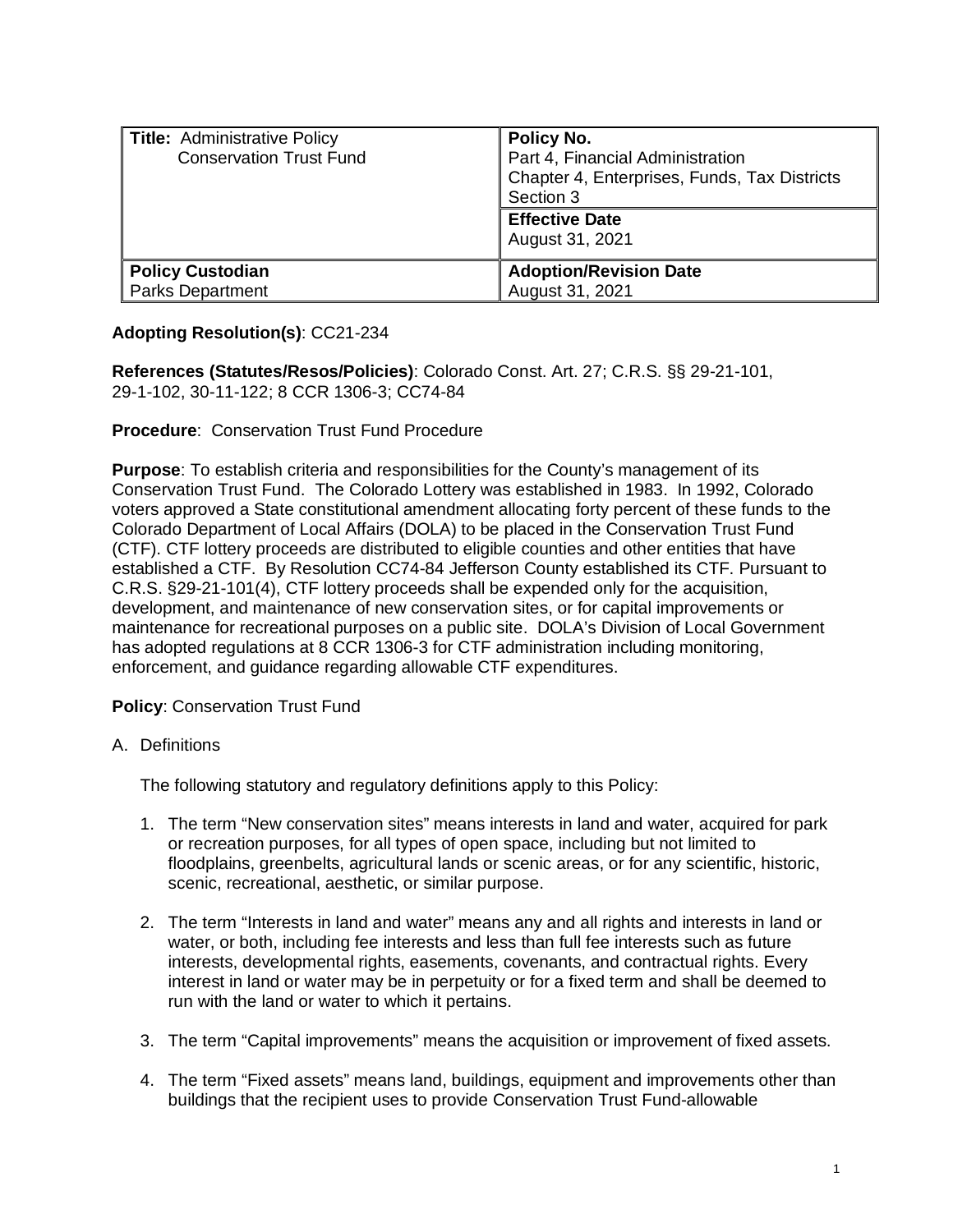expenditures, including costs of construction, renovation, demolition, rehabilitation, deferred maintenance, improvements, equipment and furnishings. Fixed assets are determined to be those with an original cost of \$500.00 or more, or with a useful life of one year or more.

- 5. The term "Maintenance" means keeping CTF-eligible assets in an original or existing state of repair or of preserving them from failure or decline.
- B. Project Eligibility
	- 1. To be eligible for County CTF lottery proceeds, a project (Project) must be for (a) the acquisition, development, or maintenance of new conservation sites, or (b) capital improvements or maintenance for recreational purposes on a publicly owned site located in unincorporated Jefferson County.
	- 2. Projects must comply with all applicable State laws and regulations pertaining to CTF funding including, without limitation, those referenced above.
- C. Allocation of County CTF Lottery Proceeds

The County's annual CTF lottery proceeds shall be allocated to the following four categories of Projects. Any unspent CTF lottery proceeds allocated to a Project category shall remain in that category until spent, unless otherwise directed by the Board of County Commissioners (BCC).

- 1. County Park and Trail Projects 82% for park, recreation and trail Projects on property or facilities owned or managed by the County. County Park and Trail Projects will be approved as part of the annual CTF budget process or during the course of the year by the BCC**.**
- 2. Boettcher Mansion 6% for the stewardship of this heritage facility owned by the County.
- 3. Beaver Ranch Park  $-5\%$  to the 501(c)(3) nonprofit corporation that provides recreation facilities, services and programs for the Conifer community at Beaver Ranch Park.
- 4. Community Partnership Program (CPP) 7% to 501(c)(3) nonprofit corporations or governmental entities for conservation, park, and recreation Projects in unincorporated Jefferson County. The CPP will fund up to 25% of a local Project and up to 50% of a regional Project.

### D. Responsibilities

- 1. The Parks Department shall:
	- a. Evaluate proposed projects to confirm eligibility for CTF funding;
	- b. Make recommendations to the BCC for funding specific Projects;